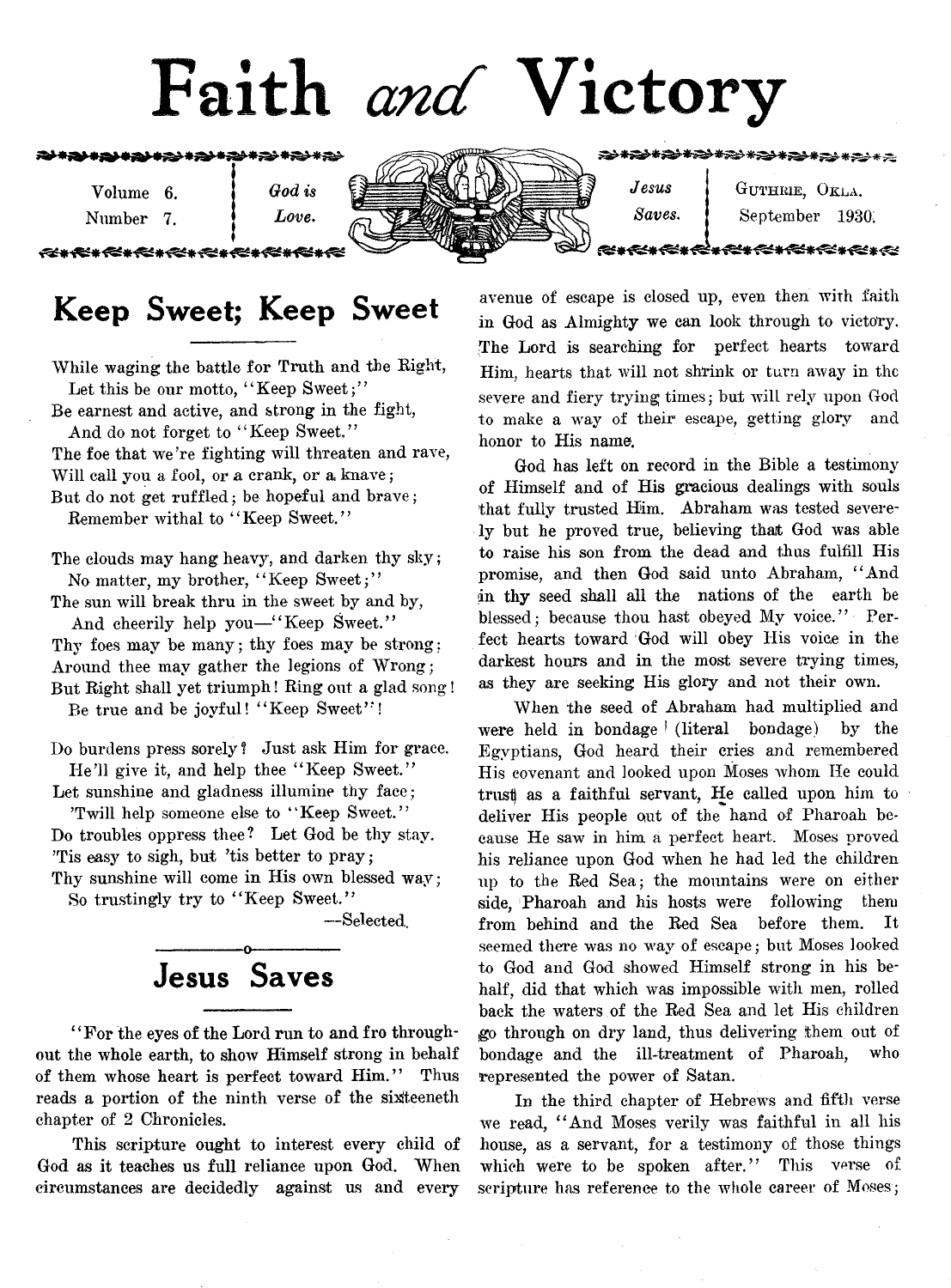how that he was faithful in obeying the voice of God; not only in delivering the children of Israel from literal bondage; but also in instituting and carrying out the type in blood sacrifices and shadows of law commandments which pointed to, and had their fulfillment in Christ, who has become our law and governor.

The literal deliverance from bondage and Pharoah's cruel treatment typifies our deliverance from sin and the powers of Satan, which we receive through faith in Christ, and the animals that were slain for blood sacrifices point to Christ, the Lamb of God, which was slain of Calvary's cross to atone for our sins and to purge our consciences from dead works to serve the living God.

There is no escape from the powers of sin for any soul only through Christ. When souls realize that they have sinned against God, have broken His commandments, and then they repent, become sorry for the wrong they have done, cease to do evi!, make a covenant with God to serve Him, and through faith in the atonement made by Christ, their sins are all blotted out and *they* then have peace with God through the Lord Jesus Christ.

Peter in speaking of Christ Jesus said, " For there is none other name under heaven given among men whereby we must be savd." Acts 5: 12.

lo legas eda de no de Matt, when the angel of the Lord spoke to Joseph in a dream he said, " And she shall bring forth a son and thou shalt call his name JESUS: for he shall SAVE his people from their sins." In Matt. 11: 28, Jesus says, " Come 'unto me all ye that labor and are heavy laden and I will give you REST." In Matt. 18: 11, we read again, " For the Son of man is come to SAVE that which was lost."

In the first chapter of Luke Zacharias being filled with the Holy Ghost prophesied, and, among other things, said, in referring to Christ, "The oath which he sware to our father Abraham, that he would grant unto us, that we, being delivered out of the hand of our enemies, might serve him without fear, in holiness and righteousness before him, all the days of our life."

" For God sent not His Son into the world to condemn the world (sinful people), but that 'the world through Him might be SAVED." John 3: 17.

" But I receive not testimony from man: but these things I say, that ye might be SAVED." John 6: 35^

" That if thou shall confess with mouth the

Lord Jesus, and shalt believe in thine heart that Qod has raised Him from the dead, thou shalt be SAVED." Romans 10: 9.

" For by grace (favor of God) are ye SAVED through faith; and that not of yourselves: it is the gift (His Son) of God." Eph. 2: 8.

We have quoted a number of scriptures which })ear record of us being saved through faith in Jesus Christ and His completed work. Jesus saves to the uttermost alt who will come unto Him. We jget saved by believing in Christ and we keep saved by continuing to believe in Him. There is nothing more that God can do to save us from our sins, our salvation was completed when Jesus poured out His blood on Calvary's cross. It is now for men to repent of their sins, cease to do evil and then believe that the blood does atone or appease the wrath of God and then we have peace with God through our Lord Jesus Christ. We are saved from our sins through faith in the completed work of Christ. There is nothing that separates between man and God only man's sins. (Isaiah 59: 2). Believe in the atoning blood and have your sins and iniquities blotted out, and then you will be in touch with the Father of Spirit and will live and have eternal life.

The Word of God says, "He that covers his sins shall not prosper: but whoso confesseth and forsaketh them shall have mercy." Prov. 28: 13. —Fred Pruitt.

#### ---------------- o---------------- Sugar-coated Religion

We live in a day of great and sweeping changes. Old methods are passing away and new methods and customs are introduced,. Some of these changes we know are good. Some are doubtful; some are hurtful.

A new method of getting people to church and to embrace Christianity has been employed. We are now sugar-coating the Gospel a little so it will be pleasant to take. Our plan is to put a coat of levity and fun on the outside to draw the crowds. This "bait" is used especially to get the young people. Here is the plan as outlined by one of our leading writers.

" Our love for play is God given. Play is more instinctive than work and not a whit less important. Shall we try to suppress this God given impulse? No! Rather, we rejoice that in our best churches provision is made for it and it is encouraged. Churches are Huilding kitchens and ! parlors as a necessary part of their equipment. They are spending money on the social side of their church life. Parties of the right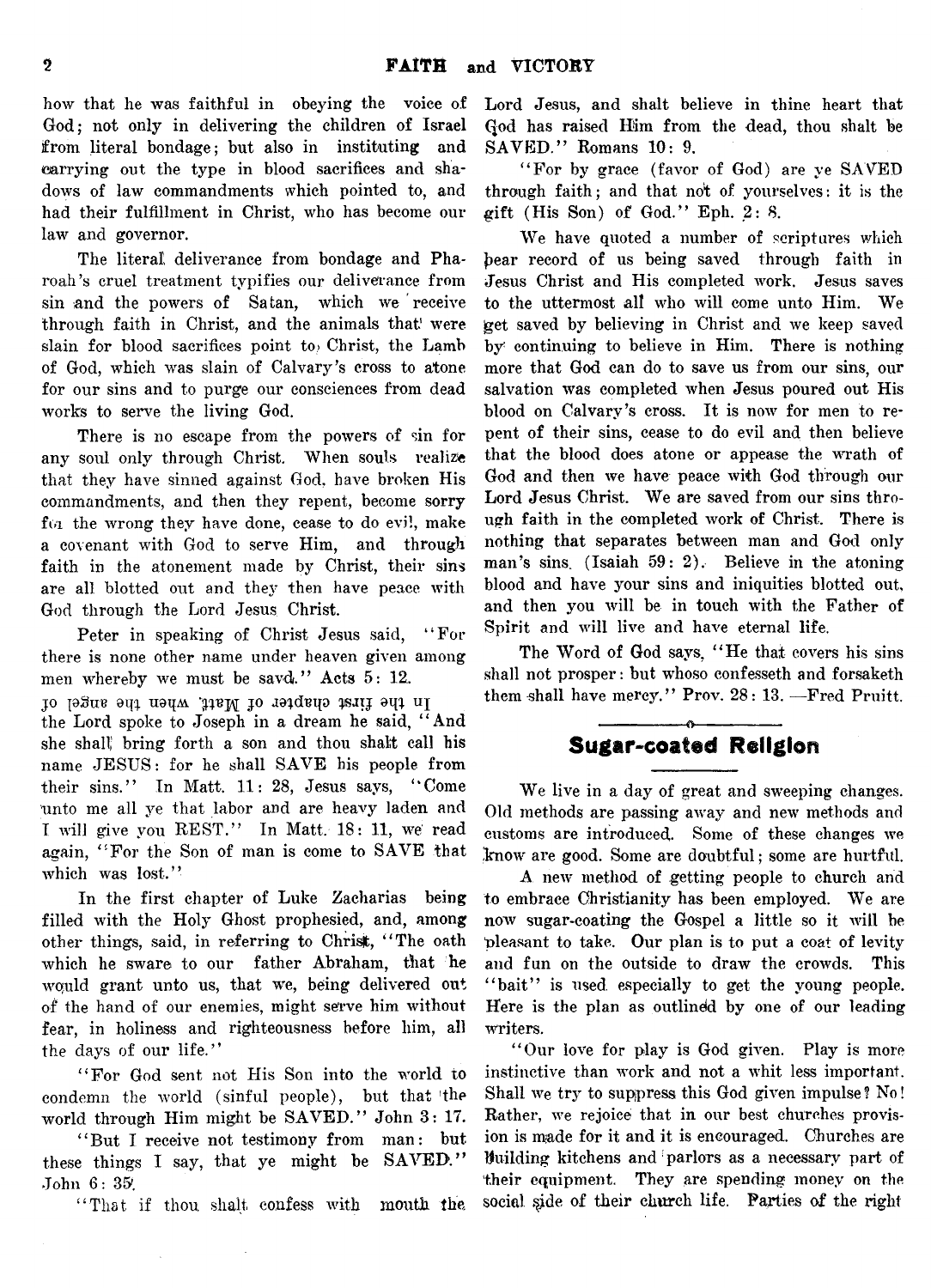.kind, picnics, hikes, summer camps, tennis courts and even base ball teams made up of Sunday school classes are planned for and financed by the churches. The idea is to give them better than the world offers and thereby keep their love."

We heard a preacher say sometime ago that the time would soon be here when a church that didn't have a gymnasium and bathing pool for the benefit of the young people would be a back number. He said if all the churches had these things it wouldn't be any trouble to get the young people into them.

We must mention the new plan of revivals. At the beginning of a " revival," which we know about, two prayer groups were organised. These were named the "Smile awhiles" and the "Laugh alots." It was agreed that these should enter a contest to see 'which could secure the greatest attendance at their respective prayer meetings which took place just preceeding the regular preaching hour. It was also planned that at the end of the " revival" all should go on an all night fishing trip to the river some miles away, and the side that was defeated in this attendance contest must furnish refreshment on this trip. The meeting lasted a week. A squabble ensued during the week as one side accused the other of counting babies. But at the end of the "revival" they all went to the river for an all night outing. Were there any conversions? Of course not.

While fishing trips, the gymnasium and swimming pool, basket ball courts etc. is mentioned as a bait to draw people, or of "sugar coating" the Gospel to make it " pleasant to take," yet the most common form is "eating and drinking." The church .kitchen and dining room are coming to be the most important part of the "church equipment."

Someone has said, " The W. M. U. meet together and they eat. The B. Y. P. U. meet together and they eat. The Sunday school classes meet together and they eat. When the church even, wants to secure an extra crowd, they annouce that at a certain time they 'will eat.' " The following was clipped from a religious newspaper and is in harmony with the trend of the times: "The women of East Tyler Church served a real dinner Tuesday at the Smith County Workers Conference held in this church. So many good things to eat means so many hours of service for the Lord and nowhere is Christian fellowship more in evidence than around a table spread to promote the cause of Christ."

The early church spent many hours fasting and praying trying to promote th^ cause of Christ but we have learned a more excellent way. We have learned that feasting and playing is a better method than fasting and praying.

Yes, church kitchens and dining rooms are all important now. Eat! Eat! Eat! Jesus said, "They *were* eating and drinking." Paul said, " Whose god is their belly, and whose glory is in their shame, who mind earthly things." Do these refer to present day affairs ?

We are sugar coating the Gospel with the hope that the world will take it better; but the world still gags at it. As is usually the case, they lick the coating off and spit out the pill.

The church is trying to be friendly with the world that she might draw the world to her. This will never work. The Bible says, " Know ye not that the friendship of the world is enmity against God ? Whosoever, therefore, will be a friend to the world is the enemy of God." Jas. 4:4. Instead of winning the world to Christ she has won the contempt of the world. As a consequence, churches today are in a sorry plight. The masses of people will not go to church. They pass by the very church doors bent on other things.

No, sugar coating the Gospel with carnal pleasure and fun will never draw men to Christ. There's only one thing the church can do. Jesus said, " And I, if I be lifted up will draw all men unto Me." John 12: 32. If the Church would win men to Christ she must "lift up" Christ so that the world may see Him. The world maintains the attitude of doubting Thomas who "will not believe" except they see. They can see Him only in the lives of His professed followers. Hence the way for the Church to win the world to Christ is not by trying to sugar coat the Gospel but by following Christ's example and teaching so closely that Christ may be seen in them.

' ' Come ye out from among them and be ye a separate people, saith the Lord."  $2 \text{ Cor. } 6:17.$  -Sel.

Vicksburg, Ky. —Dear saints: May the dear Lord bless you in the work is my prayer, and every paper that goes out may lead some soul to Him. I want to praise the Lord for salvation. He has been good to me and healed me many times. Pray for me that I may be sanctified and get closer to the Lord every day, to work for Him and do His precious will. Yours, in His service,

Mrs. Hayden Lynch.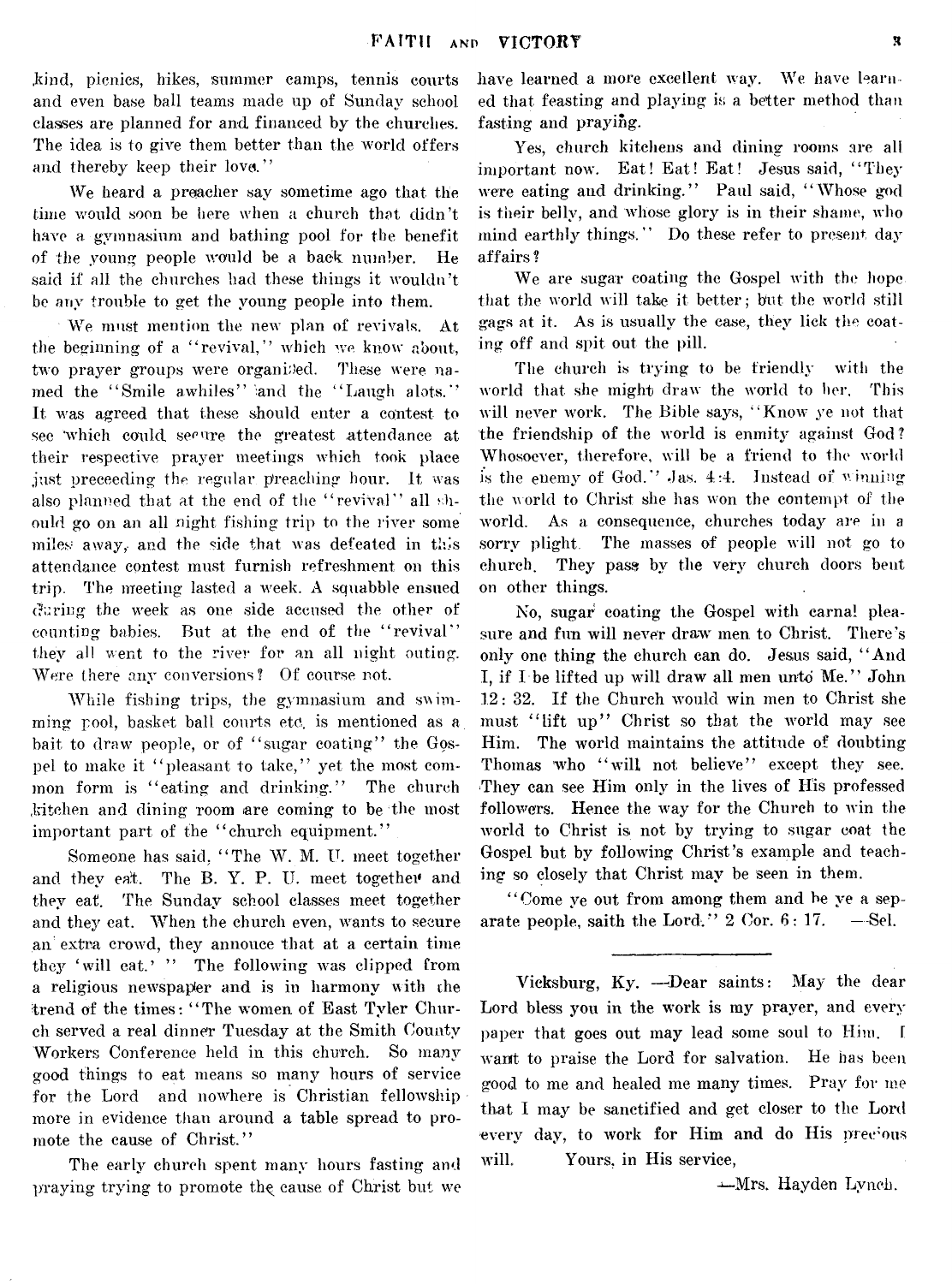# "FAITH AND VICTORY"

This paper is edited and published by Fred Pruitt, assisted by his wife, Mary A. Pruitt, and other consecrated workers at Faith Publishing House, 920 W. Mansur Ave., Guthrie, Okla.

Entered as second-class/' matter June 10, 1930 at the post office at Guthrie, Oklahoma under the Act of March 3, 1879.

Subscription Price

Twelve copies to one address, one year .... \$2.00 Five copies to one address, one year  $\dots$ ......\$1.00 Single copy, one year .................................. \$.25

A complete religious paper printed and sent out monthly in the interest of all Christians everywhere. It teaches salvation from sin, sanctification for believers, unity and oneness for which Jesus prayed as recorded in John 17: 21 and manifested by the apostles, Acts 4: 32. Also healing of the body through faith in Christ, James 5: 14, 15.

Free-will offerings sent in to us will be thankfully received as from the Lord and used in the furtherance of the gospel work as God directs. All personal checks and Post Office money orders should be made payable to Fred Pruitt or Faith Publishing House.

FAITH PUBLISHING HOUSE,

920 W. MANSUR ST. GUTHRIE, OKLA.<br>hone No. 1523-J. U. S. A. Phone No. 1523-J. iiiiiiiiiiiiiiH iiiiiiiiiiiiiH iiiiiiiiiiiii iiii iiiii iiii iiiii iiii tiii iiiii iiii iiiii m m ii im iii iiii tiii iiiii iiii u iiiii ii

#### EDITORIALS

The goodness of God is seen and is most clearly known by those who seek diligently after God's thoughts and God's ways, and He reveals Himself definitely to the heart that is perfect toward Him, It is true of us pilgrims here that we never know just what a day may bring forth as each new day brings with it new problems to face, and oftimes strange -circumstances to endure and fiery furnaces to wade through.

Knowing that we are in such a great warfare, we each one need to have on the whole armour of God that we may be able to withstand the enemy in the evil day or in the trying and hard circumstances of life. The Word of God teaches us to rejoice in tribulations, and we are sure that no one without the grace of God could truly rejoice in troubles and fiery trials, and if any of us find ourselves lacking on this line it is a sure sign that we need to draw closer to God and so live in the Spirit that God will keep the joy continually in our souls. Jesus Christ is our example, and as we study His acts and deeds we gain knowledge of how we should act and do in order to walk in the Spirit. We take note of His tender love

and care for every creature and of how He continually denied Himself that He might comfort others. In fact Jesus was continually God's expression of love toward poor fallen humanity and He went about doing good, thinking not of His own comfort but thinking always of how to please the Father and to express His love and care to some needy one, and thus the favor and blessings of the Father continued to rest upon Him.

The apostle John says in 1 John 4: 17, "Herein is our love made perfect, that we may have boldness in the day of Judgment: because as He is, so are we in this world." Note carefully the last portion of this scripture, "As He is, so are we in this world." If any of us are falling short of continuing to manifest self denial, love and care for all souls, it is an indication of drawing back from the crucified way. All that we have of wisdom or talent or earthly goods is directly or indirectly given us of God and should be used wholly to His glory. The more He has given us, the greater is our responsibility. God requires much from those whom He has given much, and if God has given you talent or earthly goods and you are withholding it from suffering humanity and souls who are perishing in sin, it will be on record against you, as the scriptures teach us that, " Every one will give an account to God for the deeds done in the body." I firmly believe that there will be as many, if not more, souls barred out of heaven for withholding from His service the goods He has given them as for any other cause. On every hand we see the work of God suffering for lack of means; many ministers are kept from needy fields of labor because of this lack and the literature work is oppressed and hindered. Some one will have to give an account for this in that reckoning day. Every soul that realizes that God saves them ought to be at their best for God all the time, seeking His face daily with a willing heart and mind to do His pleasure, to be a blessing to all they can, to give of that which He has given them, that the blessings of God will continue upon them and their record in heaven will be kept clear.

Jesus says, "Give, and it shall be given unto you; good measure, pressed down, and shaken together, and running over, shall men give into your bosom. For with the same measure that ye mete withal, it shall be measured to you again." Luke  $6: 38$ .

In considering the parable which Jesus spoke following this verse of scripture, any one teaching and practicing otherwise would be a blind leader, and he and his followers would both fall into the ditch.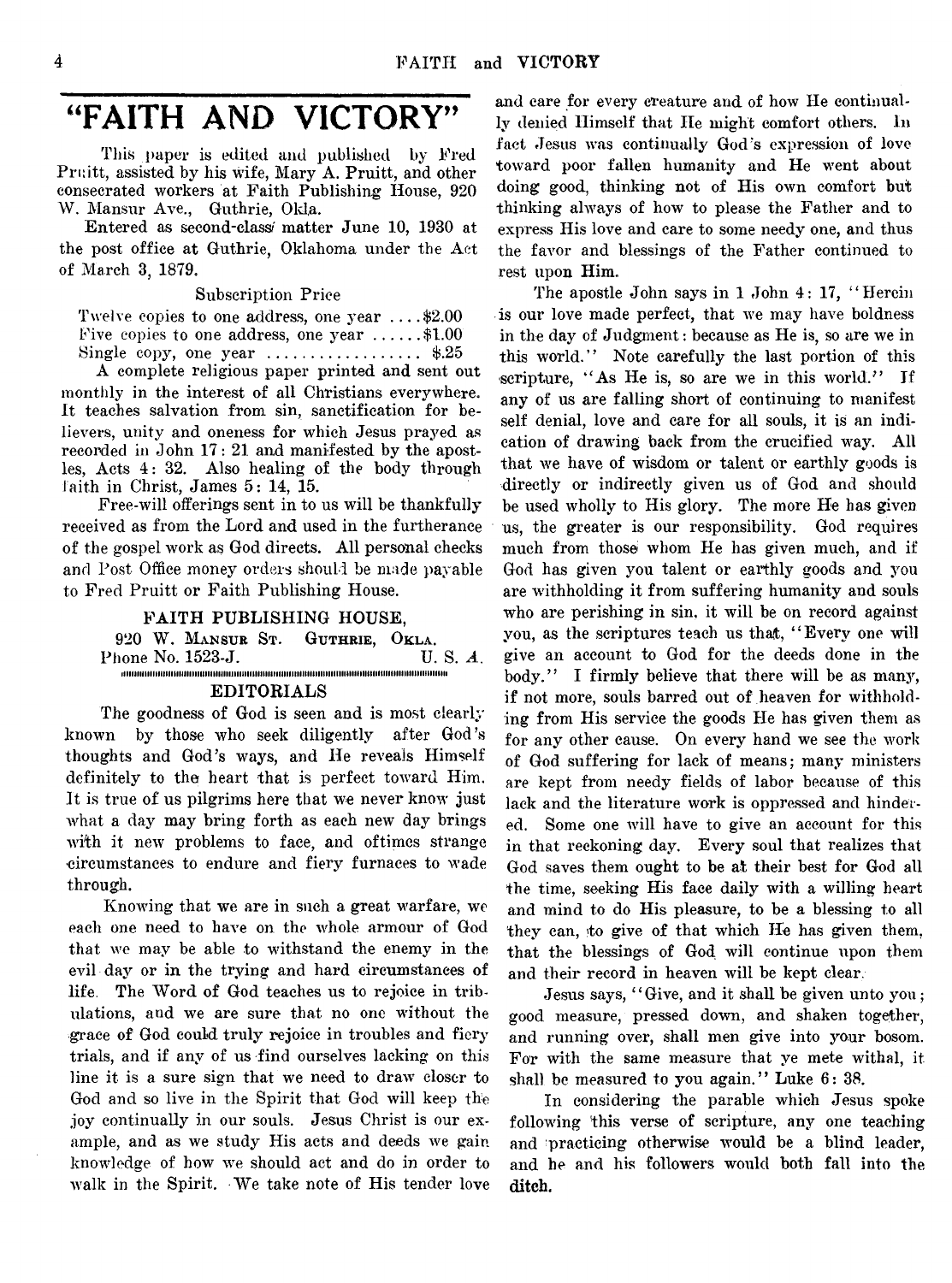In the early morning church we have record of how the disciples sold their possessions and gave and had all things common, and it is said, "great grace was upon them all." Acts 4: 32, 33. Surely this is an example for us who are saved through the merits of Christ.

> " 'Go break to the needy Sweet charity's bread; For giving is living,' The angel said.

" 'And must I be giving Again and again?' My peevish and pitiless Answer ran.

" 'Oh, no,' said the angel, Peering me through; ' Just give till the Master Stops giving to you.' "  $0-0-0-0-0$ 

The Camp-meeting season is nearly over, and we ate sure that much lasting good has been done. We were very busy in the office during the Oklahoma 'State Camp-meeting and did not get to attend very much; was there a few times and met with the saints who had gathered in from all over the state and some from other states. The crowds generally were good, and some were saved and sanctified and many of the saints were strengthened and encouraged by attending this meeting. The State Camp-meeting at Oklahoma City will begin next year as usual, on the first Friday in August.

On Aug. the 14th we took our family in the car to Springfield, Mo. and attended the camp meeting there which begun on that date. The meeting was well attended; two cars were there from Calif. A large number of saints were there of that state, and some from surrounding states and La.

The ministers present were as follows: Bros. G. E. Harmon, Clarence Miles and L. C. Kuns of Calif., Bro. L. L. Perry and Sis. Lottie Joiner of La., Bros. John Strech, C. S. Forbes, W H. Shoot, Robert Longley and Whipple, also Sisters Allen and Susie Whipple. A sweet heavenly atmosphere preceded the meeting, and all was of one accord, no discord, clashing or crossing; the Lord richly anointed in preaching the Word. The Holy Ghost easily and clearly led into the pulpit those who had the message and the truth of the Bible was taught with liberty, power and author ity; some souls were saved, some sanctified and bodies were healed.

We greatly enjoyed this meeting, and had the pleasure of meeting\* some of our readers whom *we* had never met. This meeting will long be remembered by those present as a sweet heavenly time; the love, unity and oneness of God was very much in evidence. God will bless those who were instrumental in making this meeting possible.

**We also attended the last day of the Shawnee, Okla, meeting, and met with many dear saints at that place. They told us that many people had been coming to the evening meetings; some were saved, and** some were baptised the day we were there. They were preparing to observe the Lord's supper and feet-washing when we left in the evening for Okla. City where we held services that night. We were glad to meet with the saints at Oklahoma City as we **had been away for several weeks in person but not in** Spirit. Thank God for the fellowship of the saints and for the overcoming grace He gives to each one As I write these lines my heart is filled with warm love for each one; the more faltering and weak, the greater do we want to reach them a helping hand. Heaven is very near this morning; rejoice with me, **dear readers.**

o—o— o—o—o—o

**Of late** *we* **have been burdened some concerning Avorldliness and a lack of faith among some who claim to be of the pure and holy band. The Word of God is very plain in its teaching in our being separated from the world and distinctly teaches us not to put on adornment or costly array, making mention of gold and pearls. An article put on which is not need**ed is superfluity, and would necessarily be put on for show or with a desire to keep up with style and fash**ion. Saint should not give any thought in keeping up writh the fads and fashions of this fast corrupted** age, for such actions will soon mean separation from God which is the worst calamity that could befall a soul. We wish to warn all saints everywhere against **those preachers and teachers avIio may be among us that uphold the putting on of gold, pearls or costly** array, even though it may be in a small way, "The little foxes spoil the vine," also against those who favor adornments which in a general sense have been **taught against by the pioneer reformation leaders,** and against those who resort to remedies together **with life insurance agents. God has, and is going to** have, a clean, separated people, an exclusive body, a people that will not mix and mingle and fellowship **the religious bodies thait teach error and foster pride,** division and carnal revelry. The call of God is to,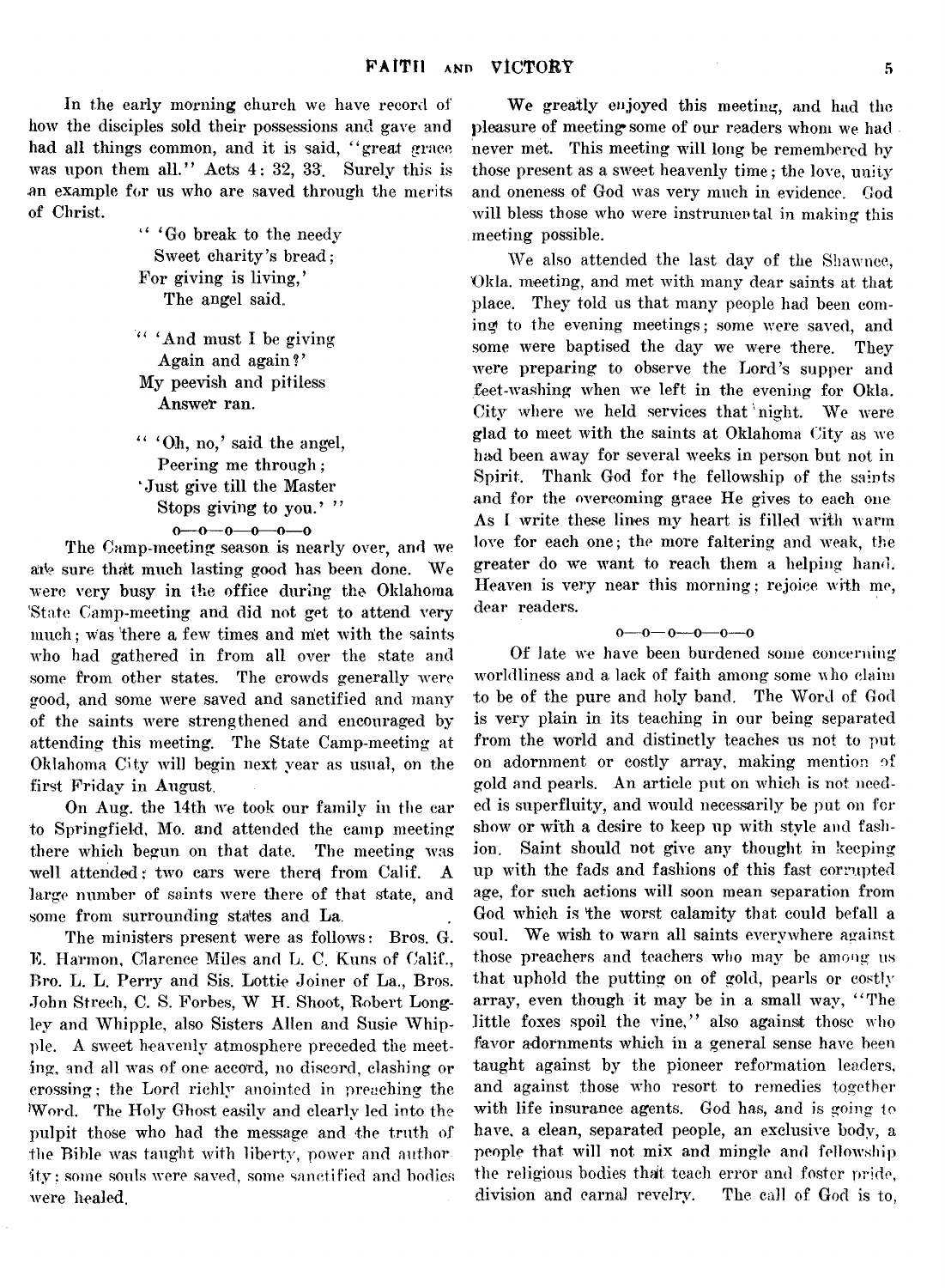" Come out from among them and touch not the unclean thing and I will receive you, and will be a Father unto you and ye shall be my sons and daughters, saith the Lord Almighty, " *2* Cor. 6: 17, 18.

#### $0 - 0 - 0 - 0 - 0 - 0$

The "Faith and Victory" stands firmly and squarely against the compromising spirit which is moving on to destruction so many, many souls. We also stand just as firmly against spirits which agitate and press isms and doctrines and peculiar ideas which are questionable as being Bible truth and gender strife and division.

As we behold the Church of God as pictured in the Bible, we see it a body of people without spot or wrinkle or any such thing, and we know that the Church of God is in reality just as the Bible pictures it. When they offered a lamb as a blood sacrifice (which was a type of Christ), it was to be one without. blemish, and so when Christ (who was the substance of the shadow) was offered as a sacrifice and an atonement for sin, He was without blame, without spot and when our souls are covered with His blood, they become blameless and spotless before God. The Church of God is composed of all the blood-washed souls, and when a company of these blood-washed souls meet together they constitute a Church of God which is without spot or wrinkle or any such thing. Search thine heart and see if thou art of the holy remnant.

#### o— o— o---O---0— o

There is very little means coming in for missionaries at present, and we want to remind our readers that we shall be glad to forward any means you may have to missionaries which are really doing work for God in the dark places of the earth.

Grandma Spradling, an aged saint who is worthy of our care and keep, is in need of means as she has to have some one to watch and care for her continually ; her mind is practically gone, and she is a great care. Means sent in for her support will be greatly appreciated. The work at the office is also hindered, but we are keeping our eyes upon the Lord and are praying to Him to replemish and to keep the pure gospel going to the many that are calling for it, If there ever was a time when pure, clean literature needed to go forth to the souls of men, it is now when there is so much adulterated and poisonous printed matter flooding out into this world..

We ask your prayers and co-operation in every wav thart God lays it upon your hearts. Our heart is fixed and jsettled to spend and be spent for the sake of Christ and needy souls.

#### Obituary

Herman Walter Eck was born June 6, 1915 near Fairview, Okla, where he lived his entire life. Died Aug. 31, 1930, age; 15 years, 2 months and 25 days.

**lie was a kind-hearted, quiet lad ; obedient, always considerate of others, and loved by his schoolmates and teachers.**

He is survived by his parents, Mr. and Mrs. Reuben B. Eck; three brothers, Henry, Leonard, and Clarence Delbert ; three sisters, Elizabeth, Lucinda and Elreca; grandparents, Mr, and Mrs. Henry Nightingale of Fairview, Mr. Ben Eck of Enid and Mrs. Susie Eck of Fairview ; and many other relatives and friends who mourn his passing.

Herman met his death by drowning in Marshall's Lake at Longdale on Sunday evening. Every effort was made to save him but without avail. This brings the first break in the family circle who are unconsolable in their loss.

Funeral services were conducted by Fred Pruitt. The text used is found in Genesis 18: 25, " Shall not the Judge of all the earth do right?"

Bro and Sister Rueben Eck have many friends and relatives in the Fairview neighborhood, and their many years of love and devotion to God has gained the admiration and respect of people for miles around. It was estimated that over a thousand people attended the funeral service.

**Herman Eck who passed away was a good, clean moral boy • he was much loved by his parents, brothers and sisters, schoolmates and boy friends. He was** making no profession of Christ, but those who were most closely associated with him say that he was very sober that day and had previously spoken in a way **which led them to believe that he had knowledge of his soon passing on, and they have much hopes that** in the last hour that he made his peace with God. We know that the Judge of all the earth does right.

#### In Memory

Our young and gentle friend, Whose smile to all did lend,— Sifting sunlight into each heart, From us was called to depart.

The blush of youth upon his cheek, His brow and heart of love did speak; So, no fore-warning of decay Fell around our Brother's wav:

Yet the light of his life went down, As goes the sun the world around: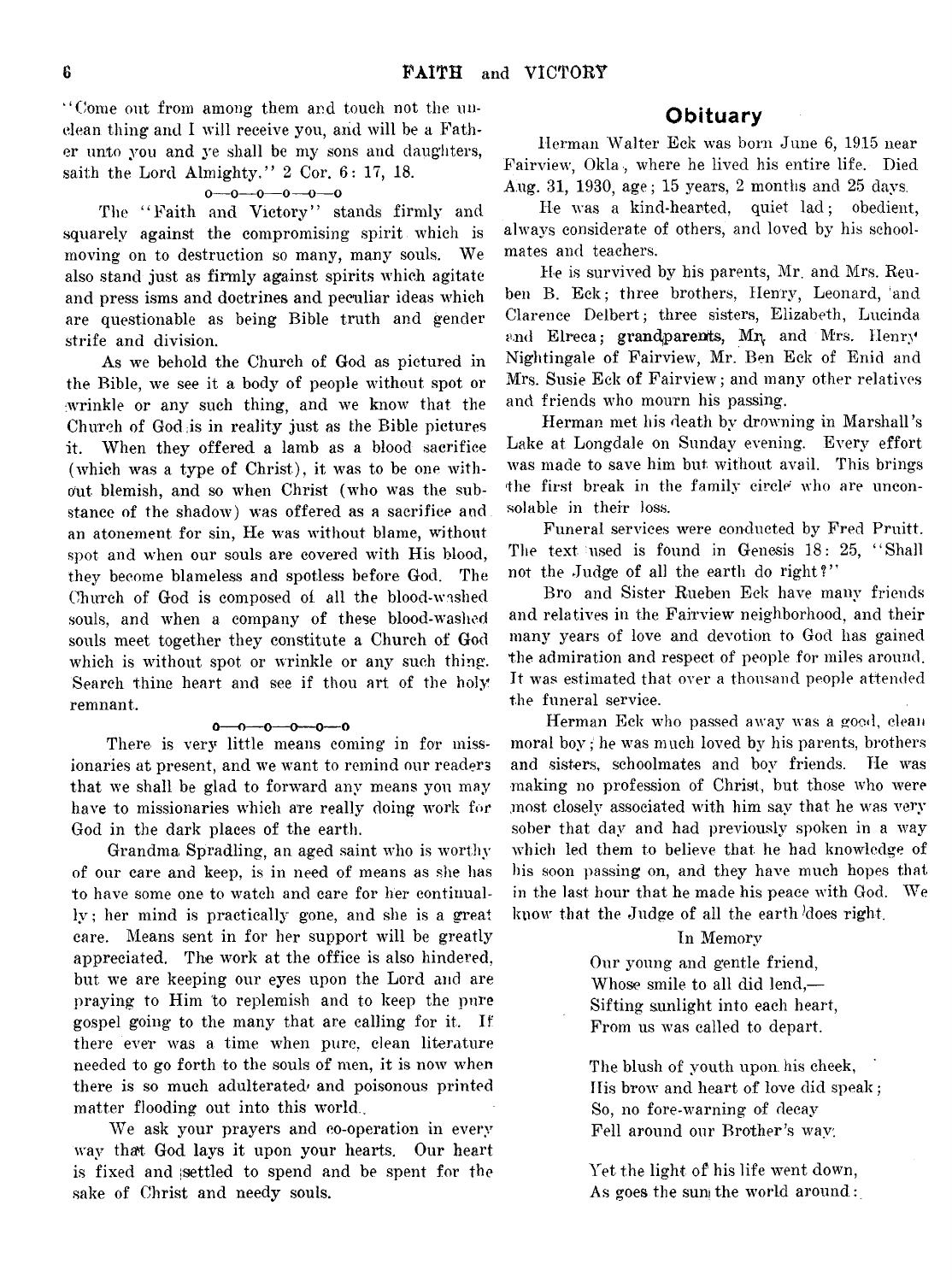Rising in glory and splendor again In that beautiful world without end.

We miss him in the place of prayer, And his voice of gentle care; Yet his dear memory may often be To help us our shortcomings see.

— Lawrence Pruitt.

#### OBITUARY

S. F. Proctor was born in Jackson county, Ala. April 17, 1847. Died August 8, 1930. Was converted or born again according to John 3: 7. Came west to Ellisworth, Arkansas April, 1869.

S. F. Proctor and T. J. Lasater were married Oct. 7, 1869. To this union were born six girls and two boys; the boys preceded him in death/ also his wife died Dec. 15, 1893.

S. F. Proctor and S. E. Kendall were married April 20, 1896. To this union was born one boy.

Those left behind to mourn his going are as follows: Mrs. W. S. Hixson of Strathmore, Calif., Mrs. J. M. Hurley, Mrs. L. E. Liles of Wetumka, Okla., Mrs. J. E. Lester of Calvin, Okla. and J. S. Proctor of Cheeotah, Okla., also 29 grandchildren and 41 great grandchildren.

S. F. Proctor was sanctified wholly (1 Thess. 5: 23, 24) while between the plowhandles, March 1893. He was ordained to the ministry April 2, 1900. Mrs. S. F. Proctor died June 5, 1926.

### -----------------o------------ — A Letter From Robert Longley

Guthrie, Okla. — To the dear saints scattered abroad, greeting: It gives me great joy to have the privilege of testifying to you through the pages of " Faith and Victory."

I am visiting Bro. Pruitt and family here at the office after an absence of nearly five years, and can say it was a refreshing time to my soul when  $\mathbf I$  received the little paper from time to time when I was down in the Fiji Islands— the southern hemisphere of the world— and also in the far distant lands of India and Egypt on my way back to the U. S. A. Your testimonies and good spiritual articles were such a source of encouragement to me. I was well aware that it was taking lots of work, and often the denying of themselves of many things that others had plenty of, on the part of the dear ones who kept on laboring here in the office. I was glad to find Bro. and Sister Pruitt's children taking such an interest and active part in helping their parents here in the work. Some of them are now old enough and large enough to feel and also bear some of the responsibility of the work.

I would also just like to take this opportunity of thanking the dear saints, that I have not seen personally since landing in the U. S., for their prayers and financial and spiritual support while I was away in the "regions beyond," endeavoring to lift up Christ to those souls who are in great need of His saving grace. I deeply appreciate all this, and may God bless and amply reward you. The needs of the harvest fields are so great and the laborers that really have a divine love and care for lost souls are few. I can't go into details in this testimony of many very pitiful sights and conditions of some of the people it was my privilege to see, but the Lord helping me, I will write more of them later. Truly, dear ones, the need is great, and let us pray more earnestly with open hearts as to what the Lord would have us do.

I landed at New York on May 25, and visited some of the dear saints in New Jersey, Penn., W. Va. Ky. and then on here to Guthrie. I have now been down into Texas where my dear mother, brothers and sisters live, and I was very glad to see them all again. On returning from there, I have been much refreshed by having the privilege of attending the campmeetings at Okla. City, Springfield, Mo. and Shawnee, Okla. I was glad to again hear the old-time gospel in its fulness and purity, and to have the fellowship of the saints of God.

I am now preparing to go to Calif, and will most likely be on the West Coast for some time. However, should anyone wish to make inquiry as to the foreign work that came under my notice or in regard to any of the missionaries to whom they may be sending means, I will get mail in care of Bro. Pruitt here at the printing office, and it' can be forwarded.

T ask your prayers in my behalf that every step of the future may be ordered by the Lord, and my life kept n His precious will. Your Bro. in Christ for the salvation of souls,  $-$ Robert Longley.

### -----------------o---------------- "Not One Of Them Shall Taste Of My Supper"

In the Bible we read a parable told by Jesus about a certain man who made a greati supper and bade many to come and enjoy it with him. He sent his servants and invited many but they all made some excuses. Finally he sent them into the highways and hedges and told his servants to compel them to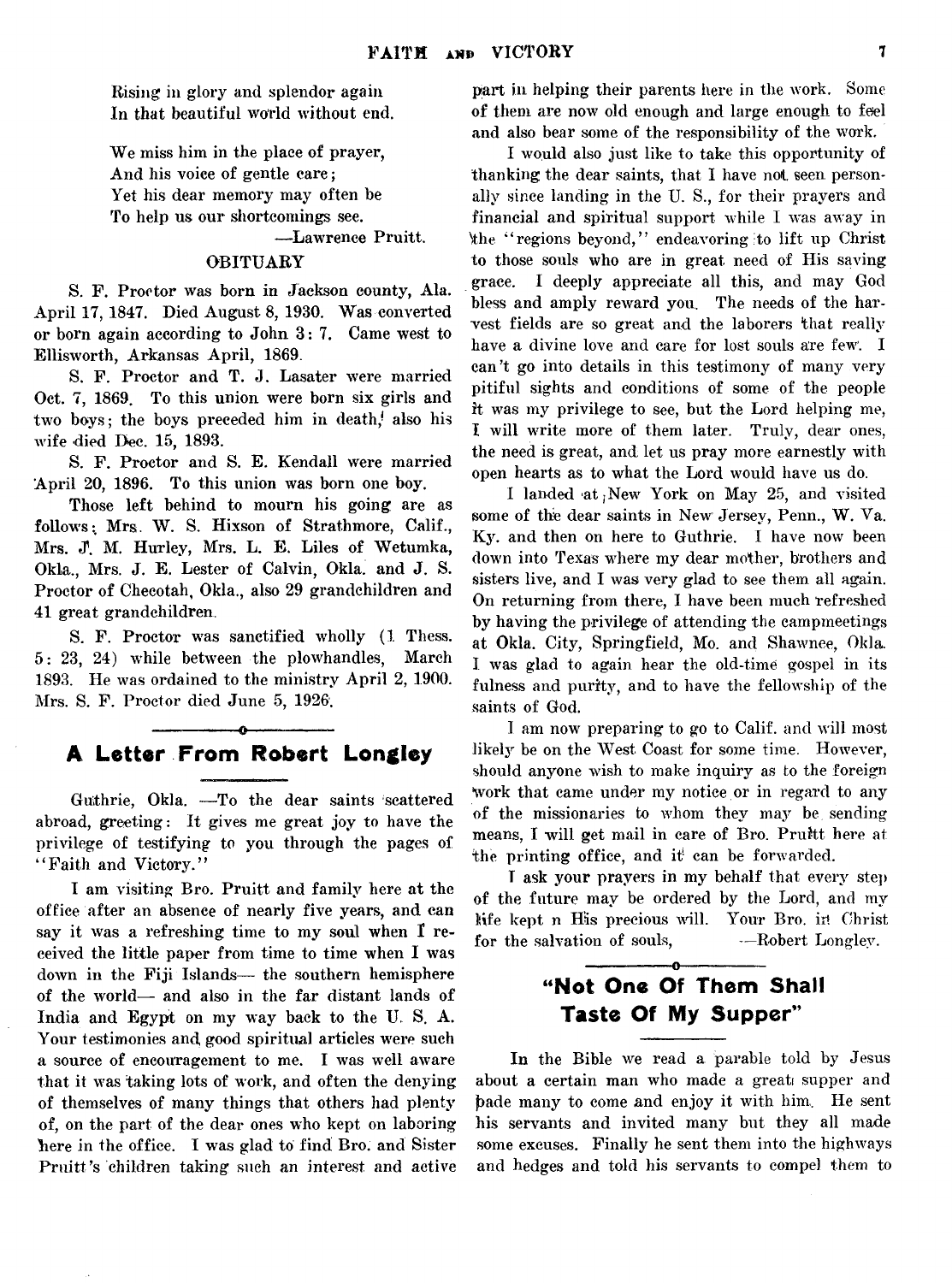come in that his house might be filled. said, "That none of those men which were bidden shall taste of my supper." Luke  $14:16$  -24.

We also read another parable that Jesus told about a certain king who made a wedding supper for his son and bade many, but they made fun of it and would not come; they mistreated the servants shamefully, killing many of them. "Then said he to his servants, the wedding is ready but they which were bidden were not worthy. Go ye therefore into the highways, and as many as ye shall find, bid to the marriage. So those servants went out into the highways, and gathered together all as many as they found both bad and good; and the wedding was furnished with guests When the king came in to see the guests, he saw there a man which had not on a wedding garment, and he saith unto him, friend, how camest thou in hither, not having a wedding garment? And he was speechless.

" Then said the king to the servants, bind him hand and foot, and take him away, and cast him into outter darkness; there shall be weeping and gnashing of teeth." Matt. 22: 1-13.

This man might have made a big profession while he was here upon earth, but when Jesus comes to claim his own, then everybody's life will be opened up to the view of all and it will be clearly seen if we have on Christ's righteousness or only an empty profession. This man was among the redeemed but did not have on the spotless robe of righteousness.

He must have regarded iniquity in his heart, and the Word says that God will not hear us if we regard iniquity or love iniquity in our heart. Ps. 66: 18. This means that we love some pet sin and will not give it up for Jesius' sake, will not repent of it and ask God to let the search light of heaven search out every hidden thing and make us pure, clean and sinless. If we yield to the Holy Spirit of God, it will search out every evil thing in our heart.

He will reprove us and make us see anything that is displeasing to God, and through this process we obtain the robe of righteousness, then we will be among those of whom! the angel spoke in Daniel many years before it came to pass. " Many shall be purified, and made white, and tried; but the wicked shall do wickedly, and none of the wicked shall understand but the wise shall understand." Daniel 12: 10. They have washed their garments in the blood of the Lamb.

Now we know by reading the Word of God that He does not want any to perish but He calls every

Then Jesus man, woman and child to repent of their evil ways.

"Today the Saviour calls, Ye wanderers come; Oh, ye benighted souls, Why longer roam?

Today the Saviour calls, Oh, listen now; Within these sacred walls To Jesus bow.

Today the Saviour calls, For refuge fly; The storm of justice falls, And death is nigh.

The Spirit calls today, Yield to His power; Oh, grieve Him not away: 'Tis mercies' hour. "

If they will repent of all of their sins, God will be merciful and forgive them and set them free from Satan's power, but as long as we regard iniquity or love some pet sin, we will not be forgiven; but will retain the filthy rags of sin, shame and death. He will not obtain salvation although all heaven is interested in the salvation of mankind.

So now we can see that unless we humble ourselves under the mighty hand of God and plead for His mercy and give up every known sin, there is no salvation for us. No deliverance from sin unless we accept God's plan of salvation and come to Him when His Holy Spirit is calling and wooing us for our love. When we feel his Spirit wooing us to give our hearts and lives to Him, this is our golden opportunity to move and receive God's everlasting blessings, just as it is when a young man loves and wooes the maiden of his choice to become his bride and companion for life. If she wishes to become his life partner and loves him, she will listen to his pleadings and give him her heart, but if she disdains him she will refuse him and he will turn to another for al life companion. Should the first one then begin to see her folly and try to obtain his love she would be despised both in his eyes and in the eyes of the world. We should yield when God's Holy Spirit wooes and pleads for us to make our peace and election sure.

It is God's part to do the wooing; it is our part to love and accept Him when He calls us to let Him be our husband. So let us beware lest we let our golden opportunity pass forever and God turn from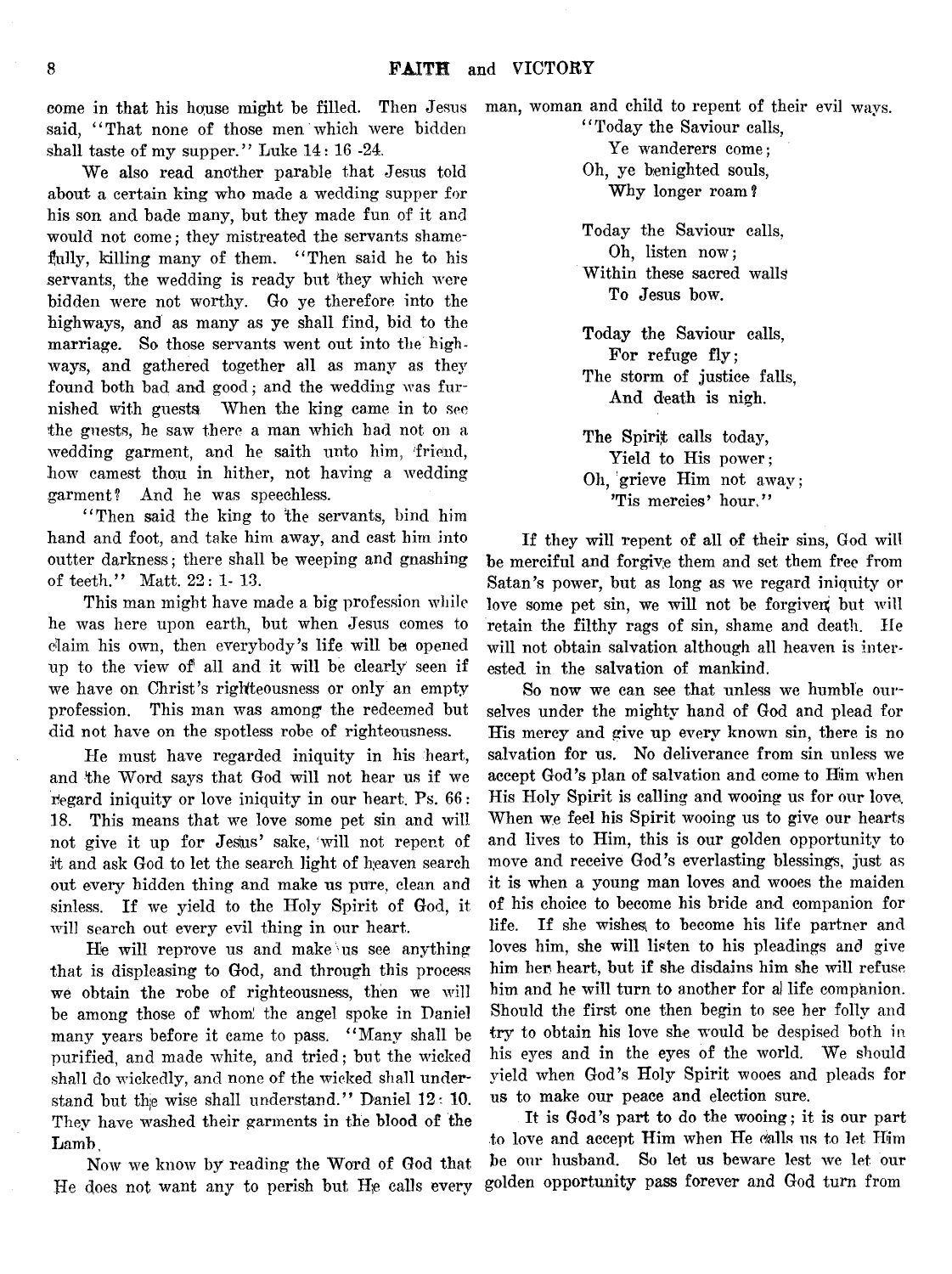us for the love of others more worthy than we, to never woo us again, never urge us again to yield ourselves to his tender embrace or to live in His Holy Spirit. We truly become the bride of Christ when we accept Him as our lover, our husband, our master, our Lord, and we put on His beautiful garment of righteousness and live pure, clean, holy lives by His grace and power. Will we do it while His Holy Spirit pleads and calls for our love? Will we let God's Holy Spirit take up its abiding place in our heat!? Will we live for God pure and spotless inside and outside, in heart, in mind and in soul; will we do it for Jesus' sake ? If we do, we will become the bride of Christ and have on the robe of righteousness made pure and clean in the blood of our Redeemer. This is the holy throng that will rejoice at His appearing, for this is the bride of Christ. —I. Edith Kriebel.

## "Be Ye Separate" 2 Cor. 6:17.

Come out from among them, one and all; Do you not hear the gospel call? Come out from all the sectish pens, That ye be not pai takers of their sins.

For God has warned us in His Word; Stop! look, listen, that He may be heard In Revelations Eighteen and Four, Which ought to suffice, but yet there's more.

In Second Corinthians Six Fourteen You surely can see what Paul doth mean, For unrighteous people have no part With God's true saints who are pure in heart.

For light and darkness doth not agree, And to yoke the two should never be: So come from among them, in verse seventeen, And touch them not, for they are unclean.

They are of the world as you can see, But my sheep hear my voice and follow Me: The hireling comes not but for to steal, He wants your fleece and a mutton meal.

Remember the words that I have said. Beware of the leaven in their bread ; Their doctrine is not the bread of life, But of division and of strife.

Come out from among them, hear His call,

Lest the awful judgments on you fall; Then arise and shake you from the dust Of pride and schisms and worldly lusts.

Then flee for your life, her murder mills— Ball games, picture shows and other thrills, Sleeveless dresses, short at either end: They care not who it may offend.

Their shame is gone, they cannot blush ; They paint and swear with other stuff To excite the lusts of man and boy; Their Satanic practices do decoy.

Last call to dine on God's through train: Get aboard, all saints, and there remain. This gospel train is the only way. It will land you in heaven some bright day.

The worldly system of the compromise The Church of God it does despise; In Revelations Twenty-two Fifteen The characters lost there may be seen.

Then will you hear the gospel call, My brother, sister, one and all? O'er land and sea come, unite together With God and angels, live forever. A call to unity by G. E. Harmon.

—-------------- o----------------- What God's ministers should and should not preach

1st. They should preach the Word  $(2$  Tim,  $4:2$ ). 2nd. They should preach the Kingdom of God is here, and all of God's people are ih it, reigning with Him just now.

3rd. That there is no authority for the anti-Christ heresy, that Christ will come back to this earth and set up another kingdom, in which the Jews or any other class of people will be saved.

4th. That now is the day of salvation, and that the Jews have no other provisions made for them than is made for all mankind, namely; Jesus Christ. He is our King, and theirs also if they will accept Him.

5th. That we are COMPLETE in HIM.

6th. That they should preach divine healing, and heal the sick and cast out devils (Matt.  $10:1, 7, 8$ ).

7th. And without price (Matt. 10: 8).

- 8th. And to have the world for their circuit.
- 9th. That the laborer is worthy of his hire. What He Should Not Preach

1st. Wind of doctrine, such as I am of Paul and I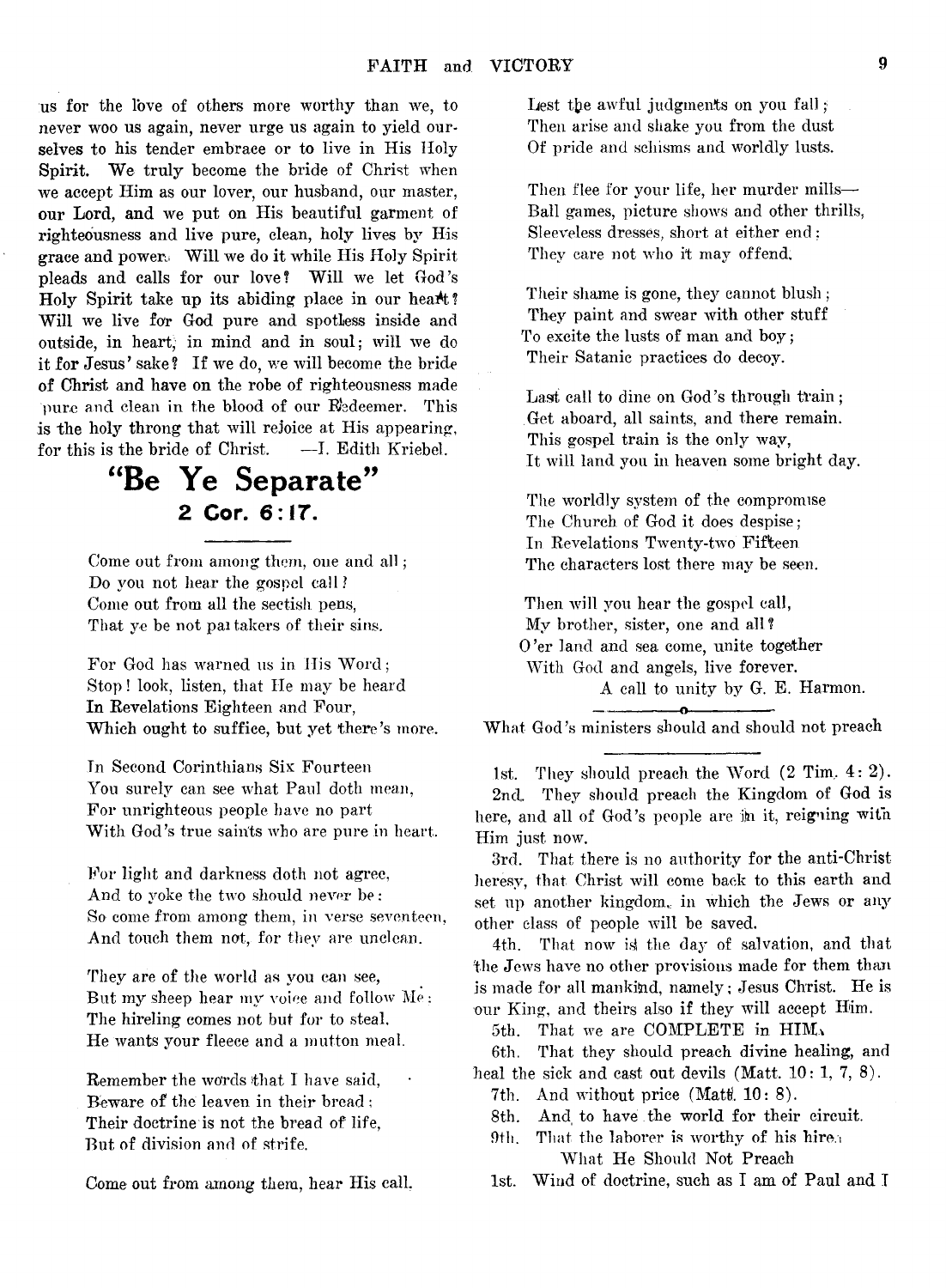of Apolis, as there is no division in God's kingdom.

2nd. He should not preach or take part in politics, for they belong to the devil's kingdom, and Jesus had no part with them. He said render unto Ceasar the things that are Ceasar's.

3rd. They should not hammer at the devil's subjects on dress and to what they eat and drink, for God's people dress in modest apparel. That we have no authority in the devil's kingdom. They even crucified our King.

4th. There is no use for us to try to make law; for them, and the subjects of God's kingdom have His Word which is sufficient. They are all followers of our great King in whom there is no guile

5th. They should not teach that our King was a failure on His first mission, and was coming back to earth to set up a temporal kingdom, and reign one (thousand years; when all the lost of this old world Would have another chance and eventually all would be saved. That is one of Satan's slickest lies. Brethren, let us keep on our own side of the fence. Jesus drew a line between the world and his kingdom. In his prayer in John 17 He said, I pray not for the world but for those Thou hast given me. Therefore, let us not waste our time hammering away at the sins of the world, but let us hold up Christ, and follow Him in all things and He will bless us and make us fruitful in his vineyard.

The world is full of Satan's holiness preachers, but when you measure them up by God's Word, you will find they all have a hook attached somewhere to catch the unwary.

May God help the people to see the delusions the devil is leading them into in these last days, i. & perilous times. Yours for the lost, —W. M. Wolcott,

#### -----------------o----------------- Consecration And Sanctification

Many of God's truly 'born again' children are of the opinion that when they are fully consecrated, they have met all requirements. They talk much about their consecration, but consecration is only a means to an end. Consecration is man's part and it is as distinct from sanctification as repentance is from salvation or regeneration.

We repent and are *saved*, and then we give up talking about our repentance and talk about our salvation. When we repent God saves us— that is, if after repenting, we by a definite act of faith believe Him to do it. We have to repent, but it is not our repenting that saves us; it is through our believing

God that we receive salvation. We might go on repenting forever, but unless we *believed God*, we would never be saved, because salvation is through faith, not works.

It is the same exactly with consecration and sanctification; We might consecrate ever so fully, but we will never be sanctified wholly until we by a definite act of faith, believe God to do it (1 Thess. 5: 24). Then we must believe that in response to our faith, He does do it, and *has done* it, and we must *keep on* believing in order to keep sanctified. As someone has expressed it: " When we believe, it is done; when we cease to believe, it ceases to be done."

If by our consecration we were sanctified wholly, dt would be by works and not faith. Repentance and consecration are *our* works—God will<sup>1</sup> not repent or consecrate for us. But no works whatever will entitle us to the blessings of Calvary. " By grace are ye saved through faith, and that not of yourselves, it is the gift of God." But God will not give us that gift until He is satisfied with our repentance or 'consecration, or until the necessary conditions have been met, Then He will enable us to believe Him for salvation or sanctification, as the ease may be, and then He will do the work in response to our faith; so that it is by faith alone that we are saved or sanctified not by our works— repenting or consecrating.

Then again, if we are sanctified wholly by *faith*, it is not by growth. No, sanctification is not by growth any more than salvation is.

"We may be some time approaching the final moment of dissolution, but the separation of soul and body is at last instantaneous. So the old man is removed from the believer instantly." (Quoted) When? *When we believe!*

We are told in more than one place in the Word of God that we are " dead' . It is too much for many of God's children to believe, and they say they are "dying". St. Paul did say he "died daily", but he did not say he was *dying* daily. We are told to reckon ourselves "dead indeed" to sin and everything that belongs to the old creation, and alive to God, and everything fhat belongs to the new creation. May God help us to measure up to the Word, and not seek to bring the Word down to fit our experience!

—E. C. Rimanoczy.

#### ---------------- o---------------- Report From Egypt

Dearly beloved in Christ, redeemed by the precious blood of the Lamb, Bro. and Sister Pruitt and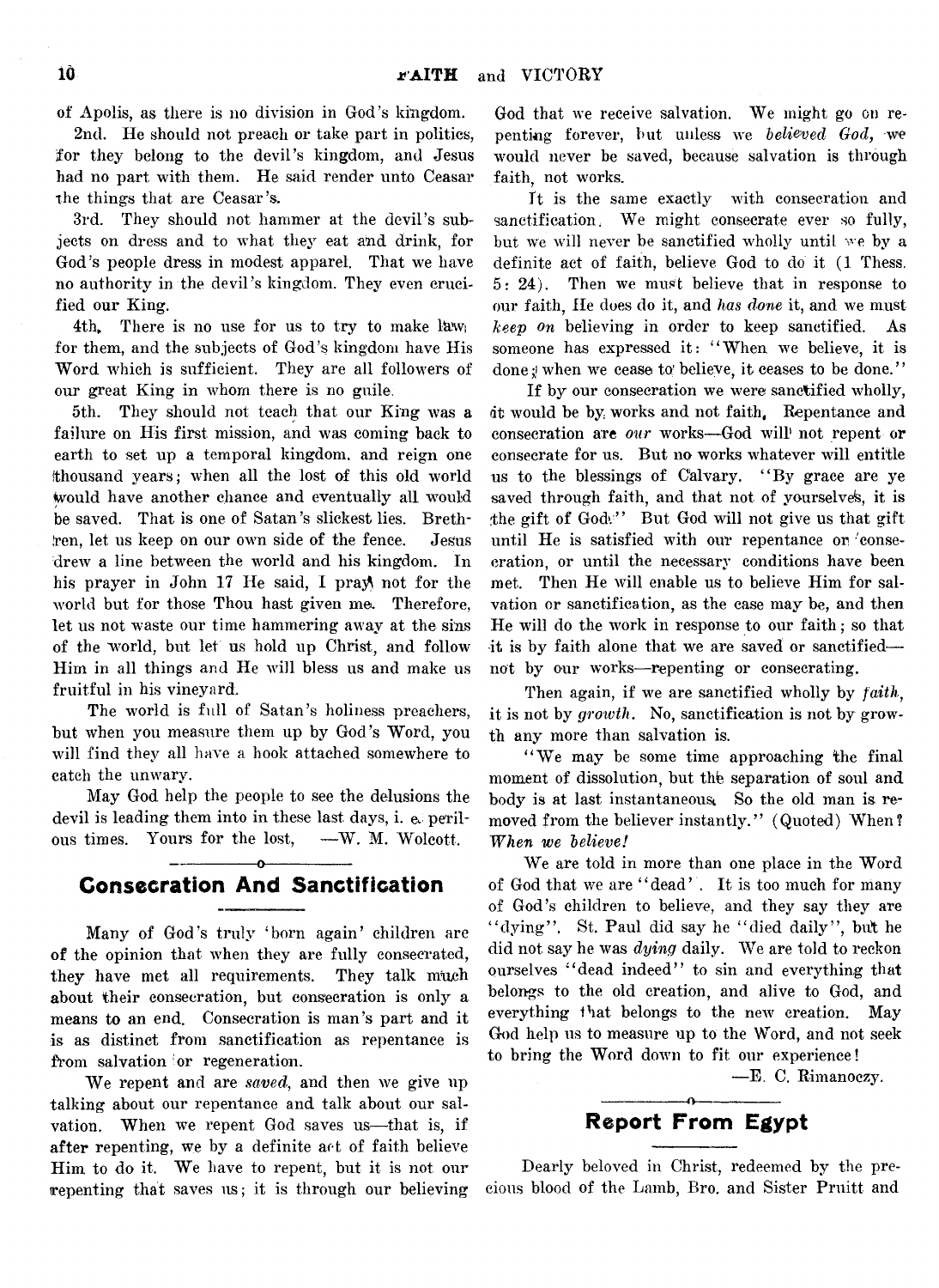ail the saints of God scattered abroad. Once more I greet you in Jesus' name from the heart of Egypt, imploring God's richest blessings upon your noble efforts in rescuing dying humanity from the peril of eternal destruction and despair for His own glory.

It is with deep gratitude both to God and to you dear ones that I take my pen to write a few lines of appreciation for the benefits received through the stay of Bro. Longley among us. Our prayers before his coming was that God might bring him safely and that he might accomplish all that God had for him to da. God answered our prayers and now our prayers go with this God-sent Brother that he may be to others as rich and full a blessing as he was to us and that he may fully accomplish the mission upon which he was sent.

Truly his visit has been very refreshing to us as well as the children of God who are gathered out for the Lord. We have carried on an extensive campaign through which the truth has come under the notice of a great many people. Some honest hearts, no doubt, have seen the Bible way much clearer than before, and we are certain that his visit to Egypt was most timely and that the information he has to take back to the Church in America will be invaluable to all and will surely help to make the missionary work of the Church sound and profitable.

For over twenty-two successive days the standard has been lifted up higher and higher in this city and God came as in by-gone days, the searching truths which were poured forth in the demonstration of the Spirit both wounded and healed. The sword went deep uncovering hidden things and probing out the sore spots of those who crowded the meeting-place to its capacity. Indeed it is impossible to describe the keen interest and the great good that is being accomplished in this place.

From here we went to Magaga where we spent about ten days. We met with some opposition from an ignorant tongues man who made quite a disturbance in the meetings for which we were obliged to leave that place and hold our services in a private house. No sooner had we did so, than a good crowd followed us. God defeated the enemy and gave us a glorious service that evening.

The news spread in the city and many were stired to attend the meetings. Great interest was manifested and the place was packed with worshippers. Scores were obliged to stand on foot in the street, listening to the preaching of the glorious Word of the gospel that was promulgated with the unction and the

power of the\_ Holy Spirit to the conviction of many precious souls.

As the place was not so capacious to contain the eager crowds, we were induced to rent another meeting place with two dollars monthly containing two rooms and a nice suitable hall. Several ones prayed through while others testified to their salvation from sin. About fifteen souls were added to the body of the Lord, most of whom are very poor in this world's goods. We also held one service at a village called Deirel Garnos and from there we left for Beni Suef for a few days rest on account of dear Bro. Longley who was taken sick.

From here we left for Ihnassieh, a village of about twelve thousand inhabitants. Here we met with several sincere souls who seemed to be very thirsty and hungry for the bread of life. The meetings were announced and quite a good $1$  crowd of both Mohamedans and Christians were present; the school house was filled to its capacity, so that others were obliged to stand out side listening eagerly to the pure gospel of Christ.

As the opening hymn was given out all sang most lustily. Prayer followed, all bowed and some prayed. When all was quite again the message was delivered with the unction of the Spirit that pricked the stony hearts of these people who lead a life of sin and utter wickedness. Great indeed was the conviction that rested upon the entire audience. God helped dear Bro. Longley and the people felt spell-bound. Several ones took a decided stand for God. Bro. Elijah left his tobacco and renewed his promises with God, while Bro. John acknowledged to have obtained salvation. The station master, postmaster and health department clerk were present. Many ladies also attended the services. There was a real revival that swept the whole place and many rejoiced over the providence of God that intended their salvation.

Many showed their love and kindness in our behalf while others followed the example of the early Christians in the time of the apostle Paul by going with us to the station, bidding us a hearty good-bye. Bro. Elijah wept with bitter tears over the parting of Bro. Longley, while others actually escorted us far as Beni Suef.

From here we left by train for Cairo and begun to hold our services in one of the lanes of the city. Many families brought chairs, Bibles, lamps, etc. In the fixed time we found every thing in order and quite a good interested crowd was present: ladies, men, boys and girls, and how glorious was such ga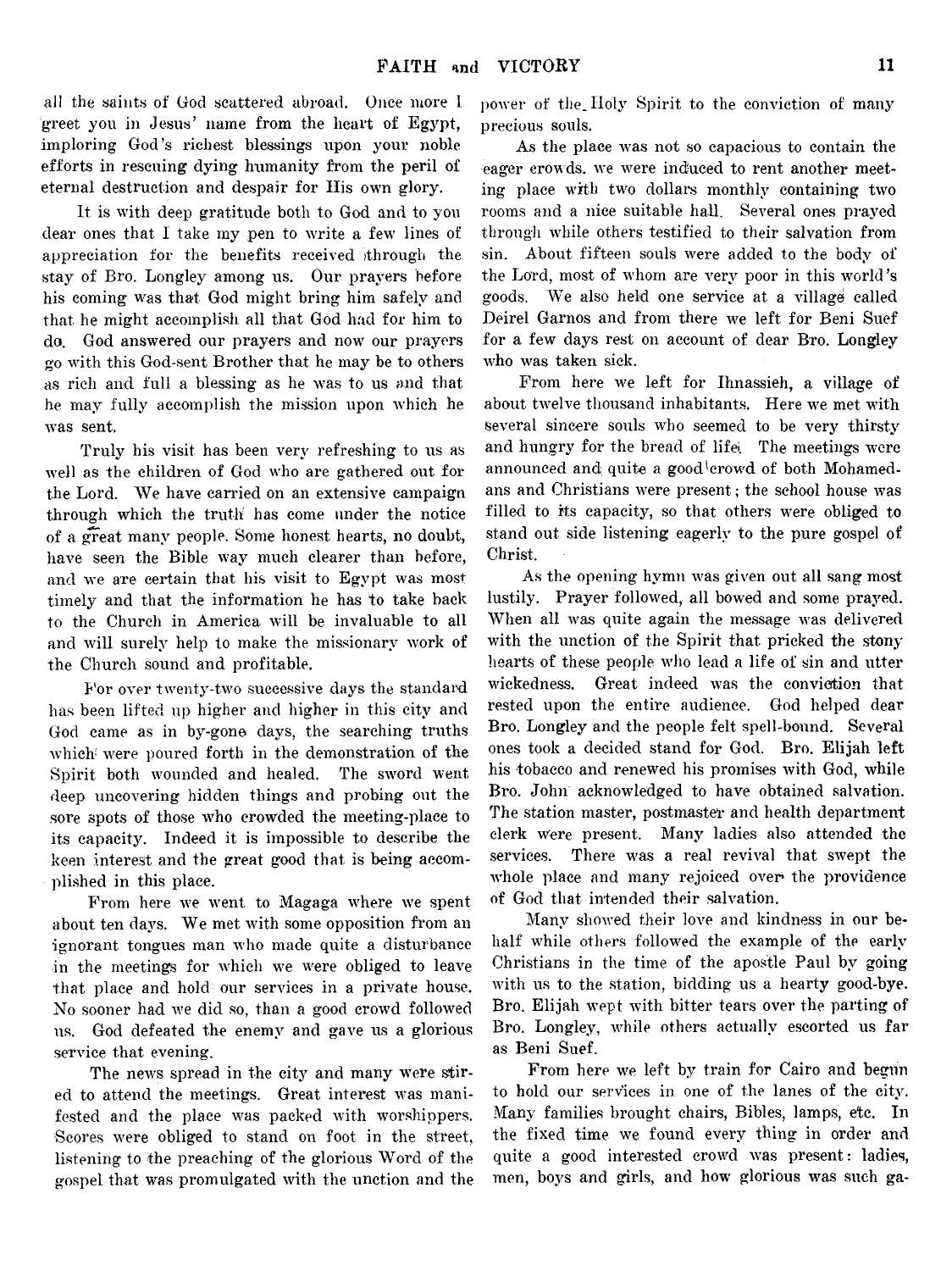thering that reminded me of the times of the early Church and the true apostles of Christ.

God wonderfully blessed in the delivery of the Word and came to our help in the conviction of precious souls. This continued for several nights and we thank God that our labor in Him is not in vain. Several young men were gleaned out and took upon themselves the responsibility to continue the meetings and to stand by the old path. Praise His blessed name.

I solicit the prayers of all God's true people every where in our behalf. With much Christian love I remain yours in the Master's service,

— Hanna Arsanious.

o o o o

Kunnamkulam, S. Malabar, India -My dear Bro. and Sister Pruitt, greetings: Shall I also join in the joy you are having with Bro. Longley. It is a joy indeed to have a free talk with a dear Brother who has sacrificed everything for his Lord and for his brethren in the Lord. Wherever he has traveled in the various parts of the globe, seeing and visiting brethren and their works, you enjoy now. I will accompany you when our Captain reveals. Oh, how I wait with you all for that glorious time when our Lord appears.

You now know everything about us and the work and the needs of it. I am just sending you a copy of our magazine that you and Bro. Longley may see the improvement I have made in the magazine. It will be published in that manner every month. A word ' Malankara' is added to the name of it, as another person also who is in Travancore had taken the name, "Suvartha Duthan" to his magatine. Now the name of our magazine is " Malankara Suvartha Duthan." ' Malankara' means Malabar. Now the meaning of the name of our magazine is "Gospel Messenger in Malabar" or in Malayalam speaking country.

The cost of publishing the magazine is doubled. I can manage the magazine's cost with \$12.00 monthly now. Books and pamphlets also I have to publish besides this. So I wish for a monthly fund for the literature.

I hope Bro. Longley had told you about the need of a printing press and some other things in the meeting house here. We hope you will pray and do what is needed, for these needs here. This is one of the most trying times for us.

My wife gives her-Christian love to you all. With Christian love. — — K. V. Cherian. o o o o

Richland, Mo. — Dear saints of the true and living God, greeting in His holy name: Tonight finds

me still on the precious highway of holiness, determined by God's grace to go all the way. Oh, what is it in this world to cause us to give up the blessed Bible way. The blessed Savior has promised us every thing good here and better after death, but the enemy of our souls gives nothing but sorrow here and suffering after death. Oh I am so glad I ever found this happy way; glad I was willing to trust the blessed Savior for sonl and body. I feel it would please our blessed Physician to tell what He has done for me.

Lately my lower limbs' and feet hurt and were swollen so badly that every day I dreaded to put my weight on them to walk. I went to the blessed Savior in prayer; I soon was healed, praise our blessed Savior. A few week ago I took a severe hurting in my right side, was in such pain I could not get an easy breath. Pain would go up in my breast and shoulder. I wrote for prayer to Neosho during the camp-meeting and our blessed Savior who knows all about our hearts and our suffering, touched my body the same day I sent the letter off and the suffering was taken away. Tonight I am healed; praise our Savior. I also wrote for prayer for my boy; he was completely healed. I ask prayer for my boy that he may ever keep true, and that he will make a worker for the Lord. It has always been my heart's earnest desire that he live a deep consecrated life for God. Oh if every mother and father would live a deep consecrated life to God and teach their children the Bible way, what a happy world this would be, but so many are going on in sin and leading the precious little children wrong. Oh fathers and mothers, wake up, for there is a judgment day coming we all will have to meet and oh what will our record he? I am so glad I sought the Lord and settled long ago, and I know my name is on the pages white and fair.

May God's blessings rest upon every one of His trusting children is the prayer of a Sister saved by the precious Blood, —Fannie Brown

o o o o

Malvern, Ark. — Faith Pub. House: These few words T would like to have accompany my request for tracts. First, I solemnly promise that each of these tracts shall he carefully distributed where I think they will do good and glorify God. I have read several of them through a Sister Jones at Malvern, Ark. One she gave away, to my certain knowledge, was read and passed on by four different people. The fifth one lost the tract (God's Eagles) but we hope God will be glorified by it, She promptly wrote for another as she had not yet read it.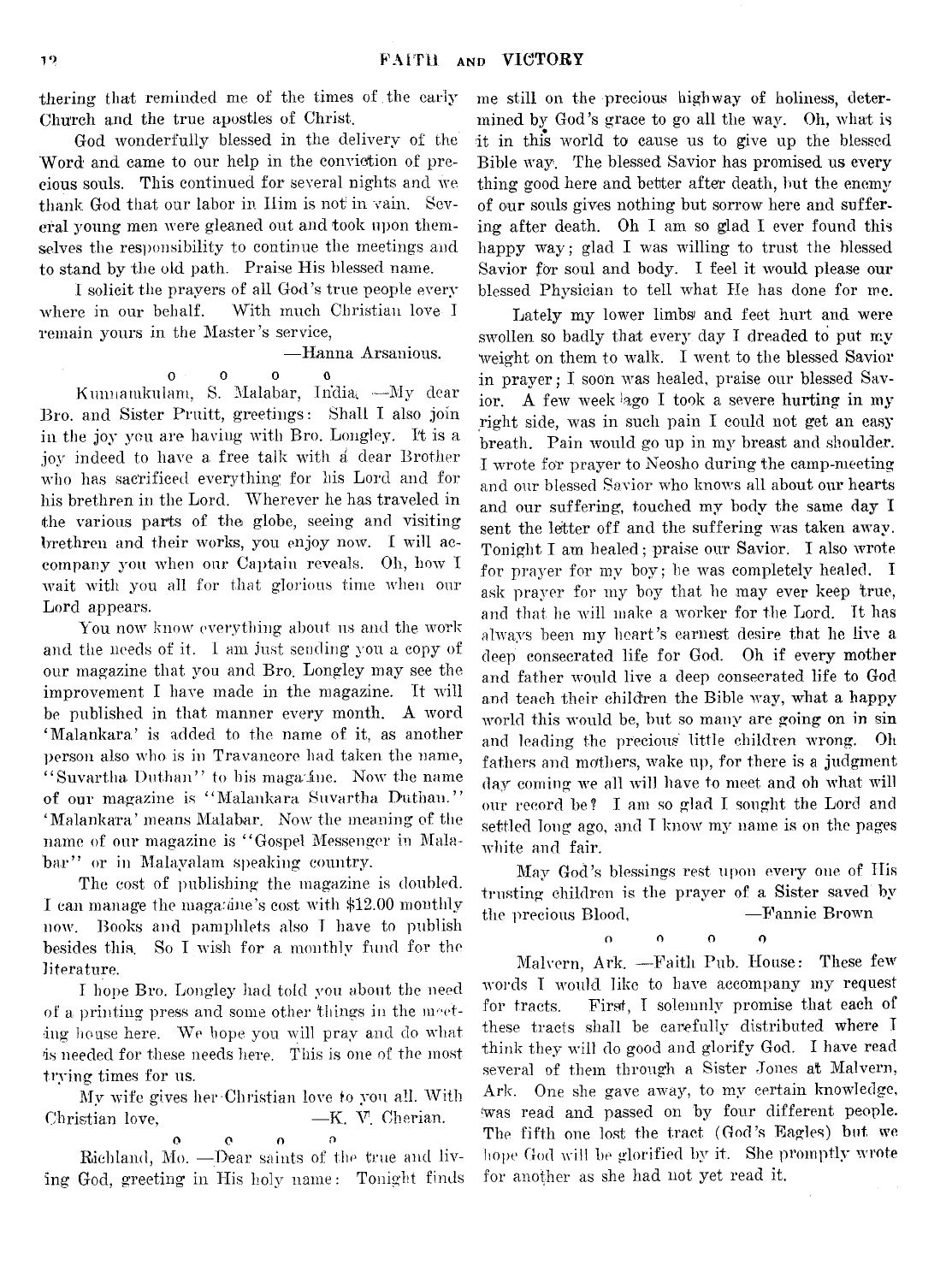I only tell you this to show you I am deeply interested in spreading the gospel especially by tract distribution. He knows, He loves, He cares.

Thank you, — Mrs. Oscar E. Otts.  $\mathbf{o}$ o o o

Calif). —I feel the Lord would be pleased for me to write my testimony that others might know how the dear Lord has blessed me in the **healing** of my body.

A few years ago when I arrived here I was suffering badly with lung trouble, insomuch I was running a temperature every day and had a cough every breath I drew. I arrived here on Sat. evening at my aunt's house who is Sis. Merel Britt, and on Sunday morning, mother, my, brother, sister and I went to Sunday School and meeting. In the afternoon Bro. Zinn, Bro. and Sister Nichols came to aunt Merel's. Bro. Zinn seemed touched because of my condition, and after talking it over with mother, they felt led to pray for me. Bro. Zinn asked me if I thought Jesus would heal me. I told him I did. I was only eight years old but I knew how Jesus would answer ^prayer, so *Bro.* Zinn, Bro. and Sister Nichols, Aunt Merel, Uncle Edgar and mother knelt around me and 'laid on hands and prayed the prayer of faith, and the dear Lord touched my body. I stopped coughing while Bro. Zinn was praying and I haven't had it since. Oh, I praise the dear Lord for His love to me.

I also want to tell how the Lord healed my little brother James' foot last week. He ran a splinter in his foot. Mother picked it out, but it didn't heal up and was very sore and swollen. Two red streaks ran up to his ankle. One night we all. felt very uneasy about it. Before we went to bed we had prayer. James said before we prayed, "Let's pray for the Lord to heal my foot." While I was praying the Lord came in such power and James called out, " Oh praise the dear Lord; Opal, something hit my foot and made it well." The next morning he was showing mother how he could walk on it. Those red Streaks were gone and it was completely healed. Oh so much for which to praise Him.

I was saved at the camp-meeting this summer, and expect to go with Jesus all the way. I am yet young, but feel the Lord has His hand on me for service. All the saints please pray for me.

The Bible says, "He that lacketh wisdom let him ask of God," so that is my desire to get all my wisdom from God.

Your Sister in Christ, -- Opal Miller.

Subscribe for the "Faith and Victory". It is only twenty-five cents per year.

### "Behold I Stand And Knock"

In Rev. 3: 20 we find these words: " Behold, 1 stand at the door and knock; if any man hear my voice and open the door, I will come in to him, and will sup with him and he with me."

Behold, look or see, I stand at the door and knock. Jesus is knocking at every heart's door and pleading for entrance, saying, "Son, give me thine heart and let thine eyes observe my ways." (Prov. 26: 26). He that hardeneth his heart falleth into mischief. The spirit of God will not strive with man always, and when the Holy Spirit quits striving with any one they are in a sad condition. Today is the day of salvation; if you hear his voice, harden not your heart, for you have no promise of tomorrow. The wages of sin is death but the gift of God is eternal life through Jesus Christ our Lord (Rom. 6: 23).

Don't think that Jesus will fail to accept you, for John 6: 37 says: " He that cometh to me I will in no wise cast out." Don't let any man deceive and get you to believe that you have a chance to repent after death, for it is not so. Eph. 6: 7, 8 says: " Be not deceived; God is not mocked, for whatsoever a man soweth, that shall he also reap. For he that soweth to his flesh shall of the flesh reap corruption ; but he that soweth to the Spirit shall of the Spirit reap life everlasting." Every day we are sowing seed either to life or death. Our daily life should be a life for Christ. It is not what we have been, but it is what we are today: (Heb. 2: 3). How shall we escape if we neglect so great salvation? Are you going to keep saying by your actions that you don't want Jesus in your life? He died that you might live, that you might have life and have it more abundantly, and He is not slack concerning His promises. He says, " Behold, I stand and knock," asking admitance into your heart that He may cleanse your soul with His own precious blood. Again we find in Isa. 55: 3, " Incline your ear, and come unto Me; hear, and your soul shall live." He still pleads with you for your heart and says: " Whosoever will, may come and take the water of life freely." But if you do not let Him into your heart, but put Him off and reject Him, there is another 'whosoever' found in Rev; 20: 15, " And whosoever was not found written in the book of life was cast into the lake of fire." What an awful thing it would be to hear Him say, " Depart from Me, ye workers of iniquity; I never knew you." (Matt. 7: 23). But it is not His will that any should perish, but that all should come to Him and live.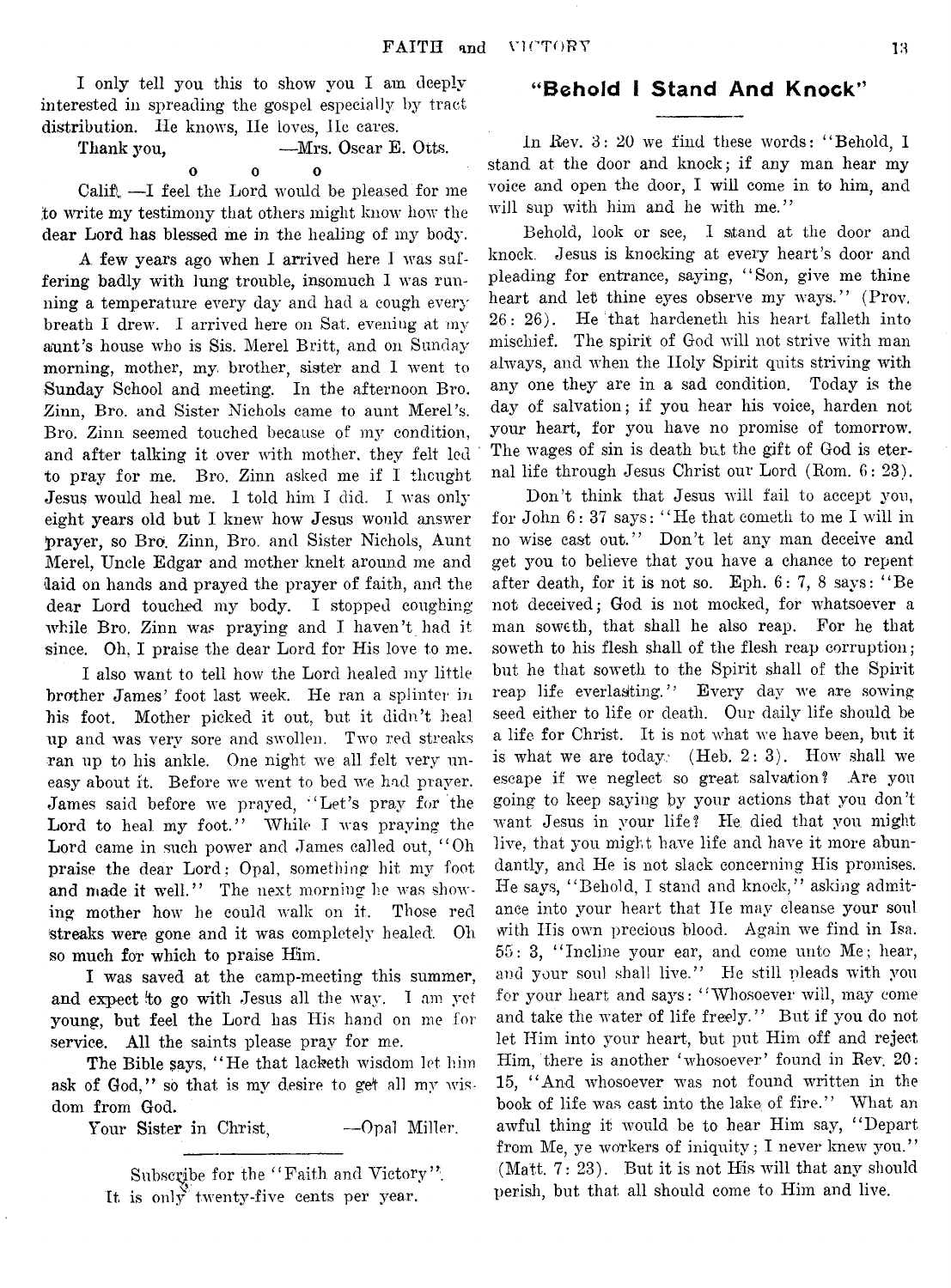He says, "Behold, I stand at the door and knock." Sinner friend, won't you open your door for Jesus and let Him in your heart today ? There is only two roads; you are traveling one or the other. One leads to life everlasting and the other to eternal damnation. Stop for a moment and ask yourself, " Where will I spend eternity?" Which road are you on today? Good and evil are set before us, and we are privileged to take our choice. Will you now decide for Jesus, and say, "As for me I will serve the Lord"?

"For God so loved the world that He gave His only begotten Son that whosoever believeth in Him should not perish, but have everlasting life." (John 3: 16). Then can't we love Jesus enough to live for Him when He came to this earth and suffered the cruel death of the cross, and gave the last drop of His precious blood that we might be redeemed from sin? See Him as He stands with out-stretched arms and says, "Come unto Me, all ye that labor and are heavy laden, and I will give you rest." (Matt. 11: 28).

Sinner friend, behold, He stands at your heart's door and knocks, Will you now let Him in?

> " Just now your doubting give ore, Just now reject Him no more, Just now throw open the door; Let Jesus come into your heart."

—Mary Scribner.

# The Holy Spirit: His Place And Mission

" And I will pray the Father and He shall give you another Comforter that He may abide with you forever, even the spirit of truth whom the world can not receive, because it seeth Him not, neither knoweth Him; but ye know Him, for He dwelleth with you and shall be in you." John 14: 16, 17. " But the Comforter which is the Holy Ghost whom the Father will send in my name, He shall teach you all things and bring all things to your remembrance whatsoever I have said unto you," (verse 26)

The existence of the Holy Spirit, the third person in the trinity, the representative of the Godhead on earth, is as real as that of the Father and Son. He is co-existent with the Father and Son. Jesus Christ, the Son of God, was with the Father before the world was.  $(John 17: 5)$ . So also was the Holy Spirit; this is made clear from the fact that He is called the eternal Spirit. " How much more shall the blood of Christ who through the eternal spirit offered

Himself without spot to God purge your conscience from dead works to serve the living God." Heb. 9: 14 Again We learn that He (the Holy Spirit) is omnipresent, has universal presence. (Psa. 139: 7). Omniscient, has unlimited knowledge (1 Cor. 2: 9, 10). He is omnipotent; has all power (Luke  $1: 35$ , Rom. 15: 19). The above attributes of the Spirit are also fully comprehended in God the Father, and in his Son Jesus Christ

Seeing then as we do that he is one with the Father, *we will* now consider His mission or the place which He fills in the redemption of man. We turn to the gospel of St. John and hear the words of Jesus: " Nevertheless, I tell you the truth; it is expedient for you that I go away: for if I go not away, the Comforter will not come unto you. But if I depart, I will send Him unto you, and when He is come He will reprove the world of sin, and of righteousness, and of judgment." John 16: 7, 8. So it is clearly seen that His first work is to reprove or convince the sinner of his sinful condition. No one has ever or will ever be saved without first being fully awakened to their sinful condition; they must first see sin in its vileness, feel the weight of guilt and the blighting effects of sin upon the soul. The apostle Paul came to this experience and thus he cries out: "Oh wretched man that I am ! Who shall deliver me from the body of this death?" He sees deliverance through Jesus Christ the Son of God. So it is also true of all others who would enter into the kingdom of God. There comes an awakening in the life of every individual, sooner or later, and it usually comes very early in life while the heart is yet tender and sensitive to the gentle touch of the Spirit of God. Oh, if we could impress upon the hearts of young people the importance of accepting Christ in their youth, how many crimes would never be committed, and how many heartaches would never be felt, but sad to say the young and old persist on and on in their sins and rebellion against God and His precious truth. Not only does the Spirit of God reprove, but also strives with mankind, and suffers long with them. Even though He is slighted and rejected, yet again He calls and knocks at the door of man's heart for admittance. But God says, " My Spirit shall not always strive with man." Gen. 6: 3 So if mankind persist on in their sin, the Spirit of God will become grieved, (Eph. 4: 30) finally take His departure and leave man to his own way. "But they rebelled and vexed his Holy  $Spirit:$  therefore. He was turned to be their enemy, and He fought against them." Isa. 63: 10. Sad indeed is the condition of the soul which the Spirit of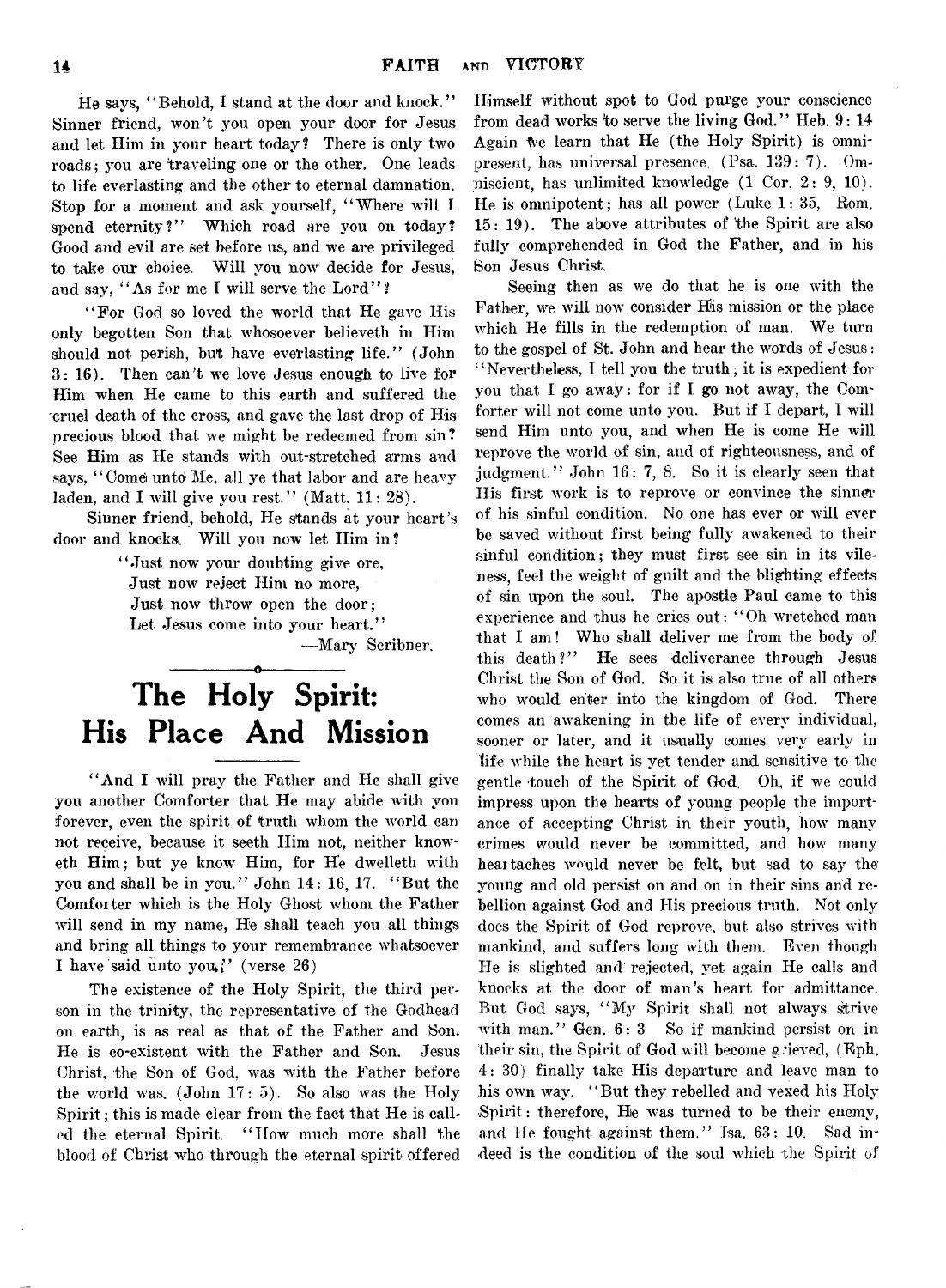God has forsakened. God says He "will laugh at your calamity, and mock when your fear cometh." Prov. 1: 26. We would say in the words of Paul: " Today if you will hear His voice, harden not your hearts." Heb. 3: 7, 8.

When the penitent sinner comes seeking the mercy 'and favor of God, and God for Christ's sake forgives all his sins, thus removing the load of guilt from his weary soul through the blood of Christ, then the penitent is made "a new creature in Christ Jesus," Old things (the life of sin) have passed away; all things have become new. The sinful things of earth have no attraction for him. The ball-room, theatre, picture shows, ball games, card parties, and other places of worldly amusement no longer appeals to the child of God, neither will he walk, talk or dress like the world with its ungodly styles and fashions, but 'he will talk and walk with God wherever his footsteps lead. So " the Spirit then bears witness with our spirit that we are the sons of God." Rom. 8: 16.

So having entered into Christ by virtue of the new birth, we begin *then* to bear fruit for God, not waiting until we are forty years old in gospel training to bear the fruit. God expects the fruit to appear when we become ' branches'. In John 15: 1, we (read: " I am the true Vine< and my Father is the Husbandman; every branch in Me that beareth not fruit, He taketh away, and every branch that beareth fruit, He purgeth it that it may bring forth more fruit." So we see from this that God expects the justified believer to bear some fruit. But the fruitbearing branch in justification is not as prolific as God desires it to be, because of its hinderance which is the Adamic nature yet in the heart. So God says He will "purge it," or rather sanctify it, that it may bring forth more fruit. It is the craving and earnest desire of every justified soul to be their best for God. Their wishes and yearnings are to be more useful in His service. With great zeal for His cause they begin the journey on the upward way. Very soon the battlefield for action is reached; the conflict begins. It isn't long until the soldier realizes the need of more strength and fortitude. The enemy suggests that he retreat or turn back, then the Spirit whispers, "If any man draw back my soul shall have no pleasure in him." Heb. 10: 38. Remembering his promises to follow all the way, and his consecration to serve God faithfully, then the promise in the Word comes to his mind: " I will give you power over all the power of the enemy. I will never leave thee, nor forsake thee.

I *will* be with you all way, even unto the end of the world." So he resolves afresh, and reconsecrates himself more perfectly to the whole will of God and thus presents himself a living sacrifice, holy, acceptable unto God for all time and eternity. Then with faith in God he cries out for the blood to be applied to his heart, and for the Spirit to be given. (Luke 11: 13). It is then that he is filled with all the fulness of God.  $(Eph. 3: 19)$ . It comes "by faith" (Acts  $26: 18)$  through the Holy Ghost. (Rom.  $15: 16$ ). Having been filled with the Holy Ghost, we are ready for service as the Lord through the Spirit may direct. " As many as are lead by the Spirit of God, they are the sons of God." Rom. 8: 14.

Having equipped us with Divine power for the service of God, the Holy Spirit proceeds to appoint us our place or position in the church of God. The Word tells us that all members have not the same office, (Rom. 12: 4) and He gave some apostles, and some prophets, and some evangelists, and some teachers, etc. Why? For the perfecting of the saints, for the work of the ministry, for the edifying of the body of Christ. (Eph. 4: 11, 12). —L. L. Perry.

## -----------------o----------------- What Would Jesus Do?

The biggest word in the vocabulary of Jesus was the little word "do." "You are my friends," He said to his disciples, " If you do the things that I have commanded." This word of two letters is at the heart of all Jesus' teaching. And it is because of the failure of organized Christianity to do all that Jesus taught that immense happiness and satisfaction have even up to the present time been denied millions of men and women; for the full happiness of human life depends on doing what Jesus taught.

Take for example his startling teaching, " Love your enemies." Suppose the Christian world had begun to do that, as organized Christianity began to spread over Europe and the world. Of course people, even in the churches, said that such a teaching could not be obeyed, that it was beyond human capacity to love an enemy. There are in the world at the present time more than 600 million human beings who call themselves Christians. If that many people had been obeying this command of Jesus and had actually done what He taught, there would have been no tragedy of a World War that killed 10 million men and crippled as many more.

Charles E. Jefferson, minister of the Broadway church, New York, said recently that the Great War